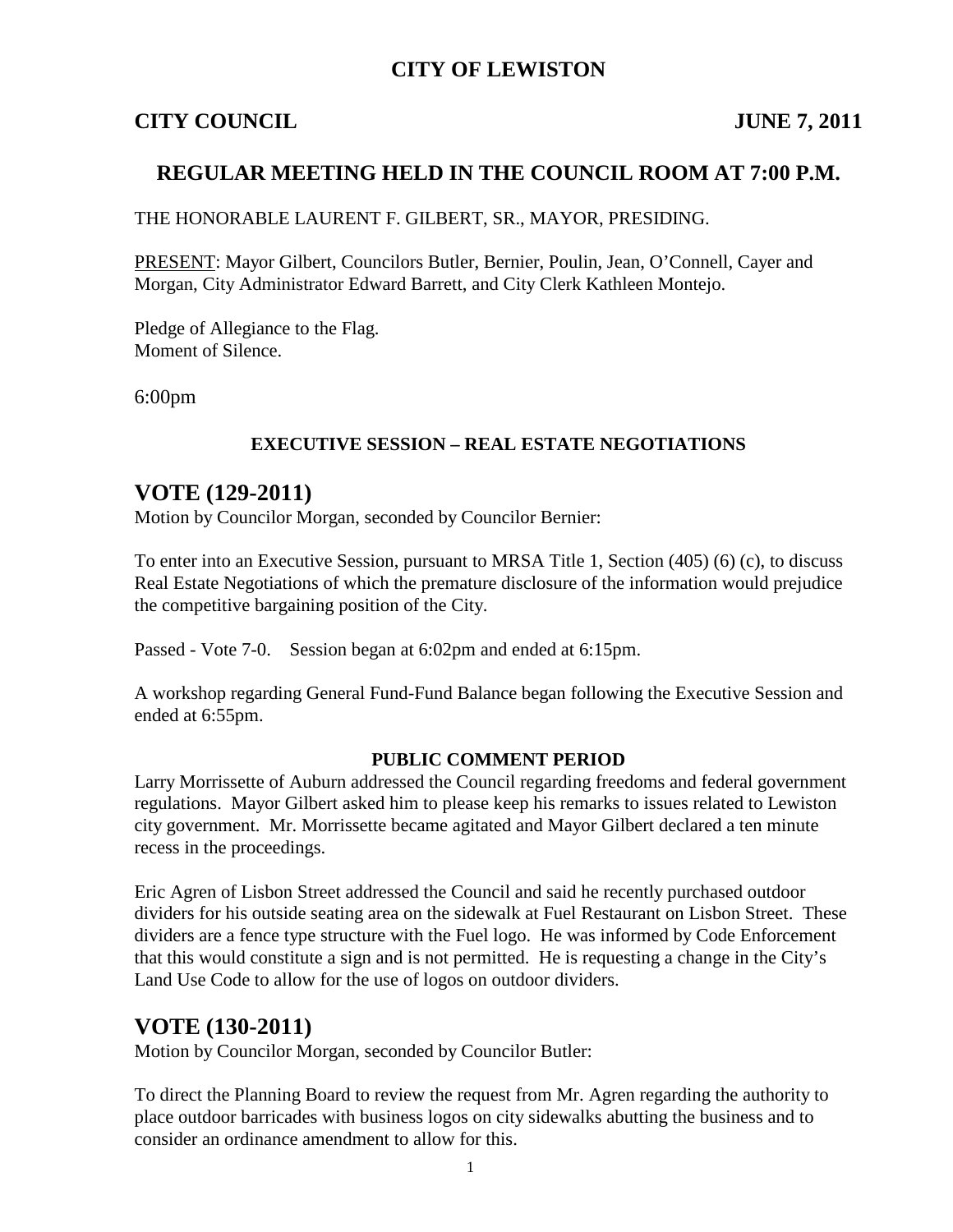Passed - Vote 7-0

Shanna Rogers of 75 Maple Street representing the Neighborhood Housing League community thanked the City Council and staff for working together on various initiatives this past year and for creating a great partnership for the benefit of residents in the downtown area. She and several volunteers presented a Thank You banner and t-shirts to the Councilors.

Christine Houlton of 183 Summer Street spoke in support of the Sunnyside Trails and expressed concerns with parking and a need for a sidewalk on Riverside Street.

### **AUTHORIZATION TO ACCEPT TRANSFER OF FORFEITURE FUNDS**

## **VOTE (131-2011)**

Motion by Councilor Bernier, seconded by Councilor Cayer:

That pursuant to Title 15, Maine Revised Statutes Annotated, Section 5824(3) and Section 5822(4)(A), the City Council hereby acknowledges and approves of the transfer of 15% , less administrative fees, from the sale of four 50-ounce Ingots of solid silver (approx value \$4300) or any portion thereof, in the case of US Department of Justice Drug Enforcement Administration vs. Erin Charlett (Seth Pruzansky), case reference CE-09-0012, 10-DEA-538649; the transfer of 15%, less administrative fees from the sale of assorted silver coins (approx. value \$37,296.20) or any portion thereof, in the case of US Department of Justice Drug Enforcement Administration vs. Erin Charlett (Seth Pruzansky) case reference CE-09-0012, 10-DEA-538655; the transfer of 14%, less administrative fees, of \$4,155 or any portion thereof, in the case of the US Department of Justice Drug Enforcement Administration vs. Emily Losordo, case reference CE-09-0034, 11- DEA-543667; and the transfer of 14%, less administrative fees, of \$35,000 or any portion thereof, in the case of the US Department of Justice Drug Enforcement Administration vs. Timothy Carolan, case reference CE-09-0012, 11-DEA-544753. Being funds forfeited pursuant to court process. It is further acknowledged that these funds shall be credited to the 'City of Lewiston Drug Enforcement Program', funds to be deposited in Account No. 590-3514050 at People's Heritage Bank.

Passed - Vote 7-0

### **ORDER – AUTHORIZING THE ACCEPTANCE OF DONATIONS FOR THE PURPOSE OF SPONSORING PERFORMING ARTS PROGRAMS FOR CHILDREN WITHIN THE LEWISTON AND AUBURN AREAS**

## **VOTE (132-2011)**

Motion by Councilor Bernier, seconded by Councilor Cayer:

To approve the Order authorizing the acceptance of donations for the purpose of sponsoring the "Wednesdays in the Park" performing arts programs for children: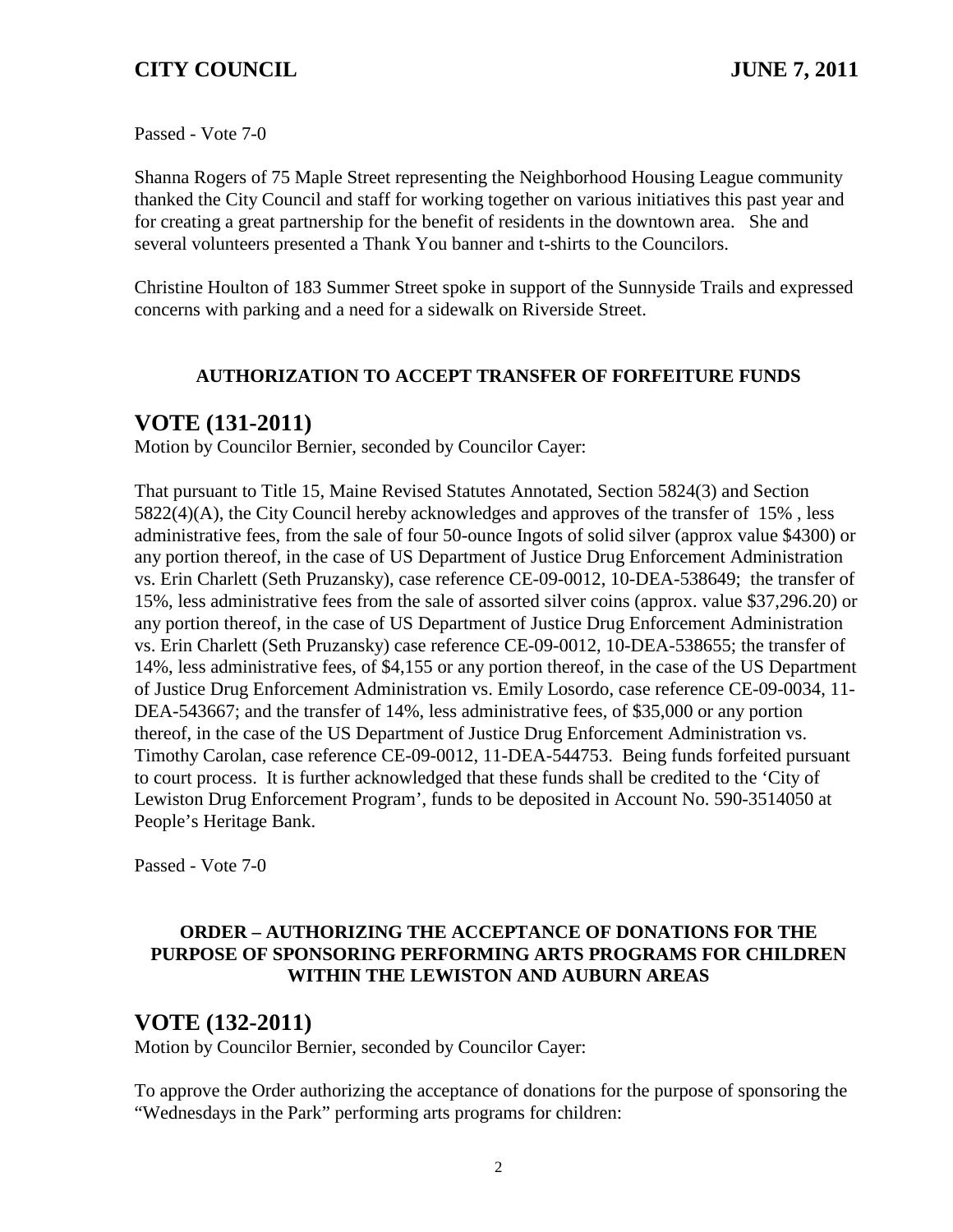Whereas, the Lewiston Department of Recreation and the Auburn Parks and Recreation Department combine efforts to bring this wonderful Wednesdays In The Park program to the communities.

Whereas, Wednesdays In The Park celebrates it's thirty-second season of performing arts.

Whereas, during the summer months, for five weeks various performers will entertain hundreds of children at different park sites throughout Lewiston and Auburn.

Whereas, local businesses and organizations donated funding and promotion to support the entire operating budget for the Wednesday's In The Park program.

#### **2011 WEDNESDAYS IN THE PARK SPONSORS**

| \$250     |
|-----------|
| \$75      |
| \$500     |
| \$50      |
| \$50      |
| Promotion |
| \$25      |
| \$1,000   |
| \$250     |
| \$50      |
| \$50      |
| \$50      |
| \$100     |
| \$1,000   |
| \$50      |
| \$3250    |
|           |

Now, Therefore, Be It Ordered by the City Council of the City of Lewiston that the City Administrator is authorized to accept the donations and promotion from local businesses and organizations that will allow the Wednesdays In The Park Program to operate.

Be it Further Resolved that the City Council expresses its thanks and appreciation to local businesses and organizations that have contributed funding and promotion to make this program possible.

Passed - Vote 7-0

### **ORDER – AUTHORIZING A JOINT VENTURE AGREEMENT BETWEEN THE CITY OF LEWISTON AND ST. MARY'S HEALTH SYSTEMS, INC. TO PAVE A PORTION OF CAMPUS AVENUE**

Councilor Poulin inquired on the accuracy of the project bid estimate of \$85,000.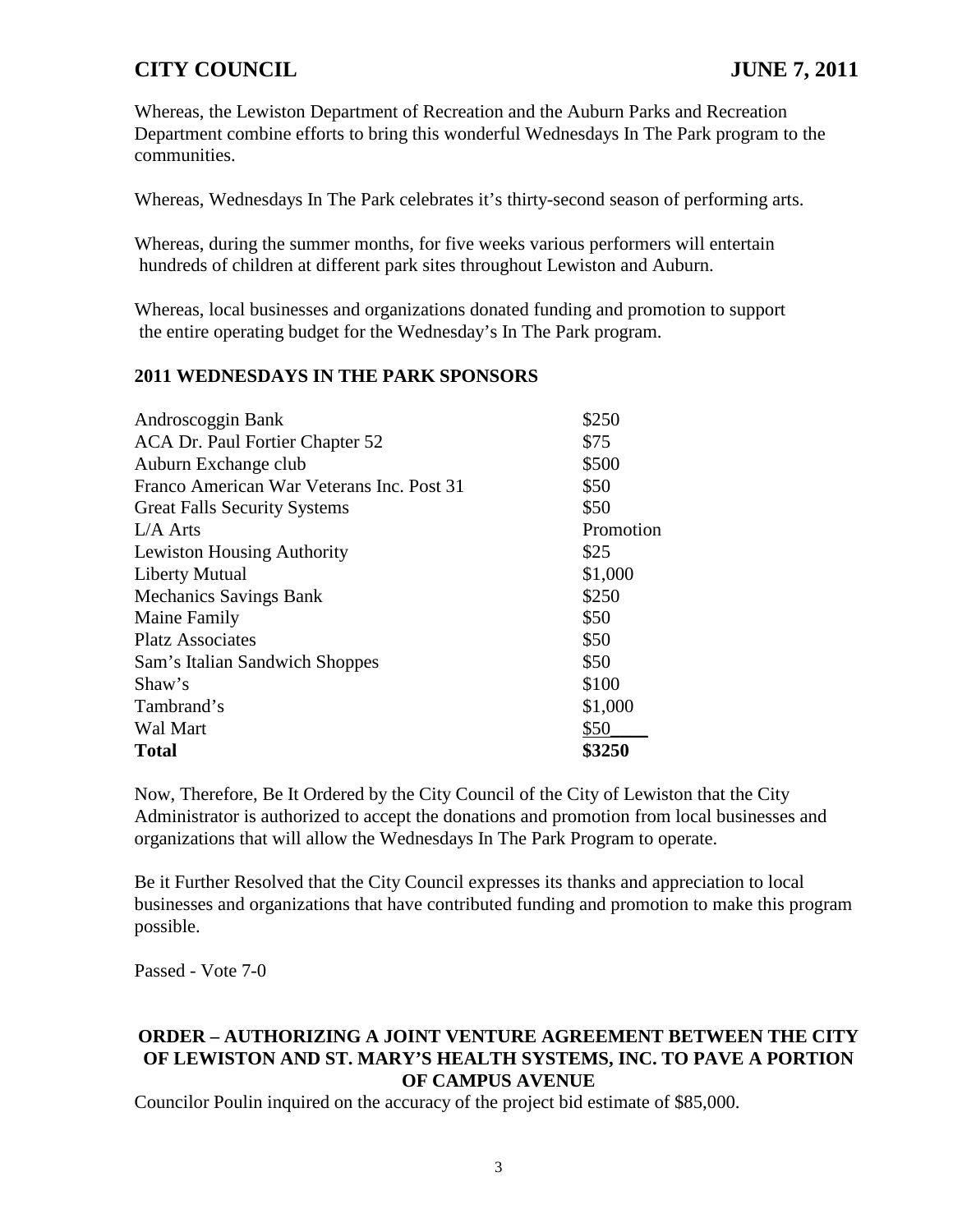# **VOTE (133-2011)**

Motion by Councilor Poulin, seconded by Councilor Bernier:

To approve an amendment to the Order to expend no more than \$85,000 for this project.

Passed - Vote 7-0

# **VOTE (134-2011)**

Motion by Councilor Jean, seconded by Councilor O'Connell:

To approve the Order authorizing the City Administrator to execute a Joint Venture Agreement with St. Mary's Health Systems, Inc. to pave a portion of Campus Avenue:

Whereas, St. Mary's is nearing completion of a major hospital project that included a successful Joint Venture with the City to complete street and sidewalk realignment and storm-water separation along a portion of Campus Avenue; and

Whereas, St. Mary's has approached the City about sharing the cost of improving the paving on a section of Campus Avenue from the intersection of Campus Ave. and Sabattus St. to the entrance drive to the hospital's emergency room, a distance of approximately 1,000 Linear Feet; and

Whereas, the paving on this section of Campus Avenue is in poor condition and is on the City's backlog of streets with an estimated total cost of approximately \$85,000 for grinding, pavement prep, and finish paving for this section of the street; and

Whereas, St. Mary's has offered to pay half of the project's actual costs with a not-to-exceed amount of \$42,500.

Now, Therefore, Be It Ordered by the City Council of the City of Lewiston that the City Administrator is authorized to execute a joint venture agreement with St. Mary's Health System, Inc. to pave the section of Campus Avenue from Sabattus St. to the hospital's emergency room entrance drive, a distance of approximately 1,000 Linear Feet, subject to approval of the necessary funds for the City share of the project as a part of the LCIP Bond Authorization and to expend no more than \$85,000 on this project.

Passed - Vote 7-0

#### **PUBLIC HEARING ON A NEW LIQUOR LICENSE APPLICATION FOR BOA THAI SUSHI RESTAURANT, 703 SABATTUS STREET**

Mayor Gilbert opened the public hearing to receive citizen input and comment. No members of the public spoke or against this action. Mayor Gilbert then closed the hearing.

# **VOTE (135-2011)**

Motion by Councilor Cayer, seconded by Councilor Butler:

To authorize the City Clerk's Office to approve a new liquor license application for BOA Thai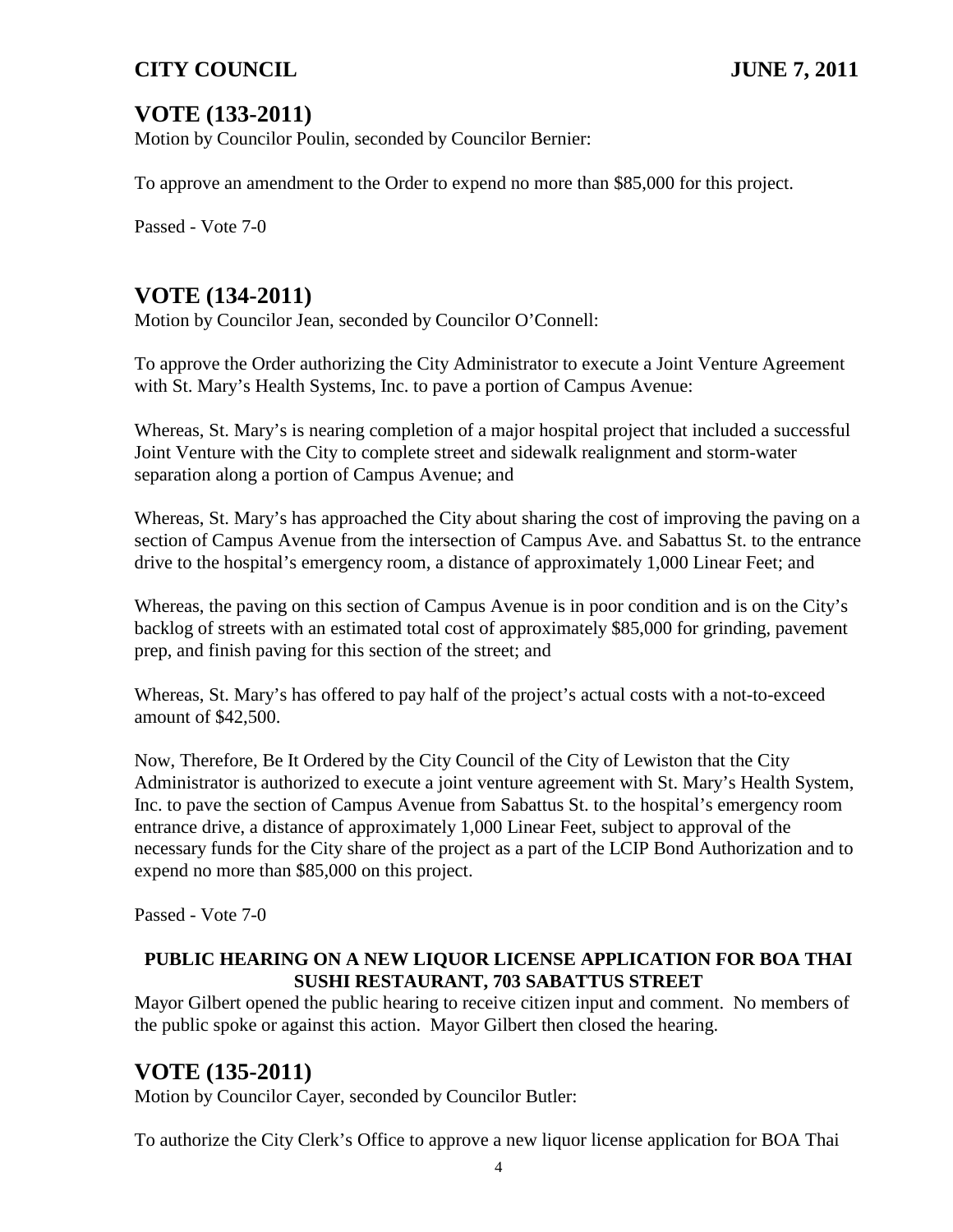Sushi Restaurant, 703 Sabattus Street.

Passed - Vote 7-0

#### **PUBLIC HEARING FOR APPROVAL OF AN OUTDOOR ENTERTAINMENT PERMIT FOR THE CHURCH GOSPEL CONCERT MUSICAL EVENT**

Mayor Gilbert opened the public hearing to receive citizen input and comment. No members of the public spoke or against this action. Mayor Gilbert then closed the hearing.

## **VOTE (136-2011)**

Motion by Councilor Butler, seconded by Councilor Bernier:

To conduct a public hearing on an application for an outdoor entertainment event for the Church Gospel Concert, and to grant a permit for an Outdoor Entertainment Event, as required by the City Code of Ordinances, Chapter 10, Article 1, Section 10-3, to the First Assembly of God Church for outdoor music concerts to be held at Kennedy Park on July 17 and August 28, 2011, contingent upon positive recommendations from the Recreation Department, Police Department, Fire Department, Code/Health Officer and Land Use Inspector regarding compliance with all regulations and compliance with all City ordinances.

Passed - Vote 7-0

## **ORDER – AUTHORIZING THE CITY ADMINSTRATOR TO EXECUTE AN AGREEMENT FOR THE USE OF LEWISTON'S SOLID WASTE & RECYCLING FACILITY FOR SINGLE STREAM RECYCLABLE MATERIAL**

Public Works Director David Jones provided information on the background for this item.

# **VOTE (137-2011)**

Motion by Councilor Jean, seconded by Councilor Butler:

To approve the Order authorizing the City Administrator to execute an Agreement for the use of Lewiston's Solid Waste & Recycling Facility for Single Stream Recyclable material:

Whereas, Lewiston has provided processing & marketing services for presorted recyclable materials to regional towns since June 1990 for the purpose of promoting recycling and off setting the expense of this service to Lewiston residents; and

Whereas, the agreements for processing & marketing of pre-sorted recyclable materials with regional towns provided for a distribution of any revenue derived from the sale of these materials after any expenses for processing & marketing had been deducted; and

Whereas, the Lewiston City Council authorized a resolve to change the City's recycling program (Vote 21-2011) for the purpose of increasing the types of solid waste materials that can be recycled and reducing the expense of providing this service by converting from pre-sort recycling to "Single Stream Recycling"; and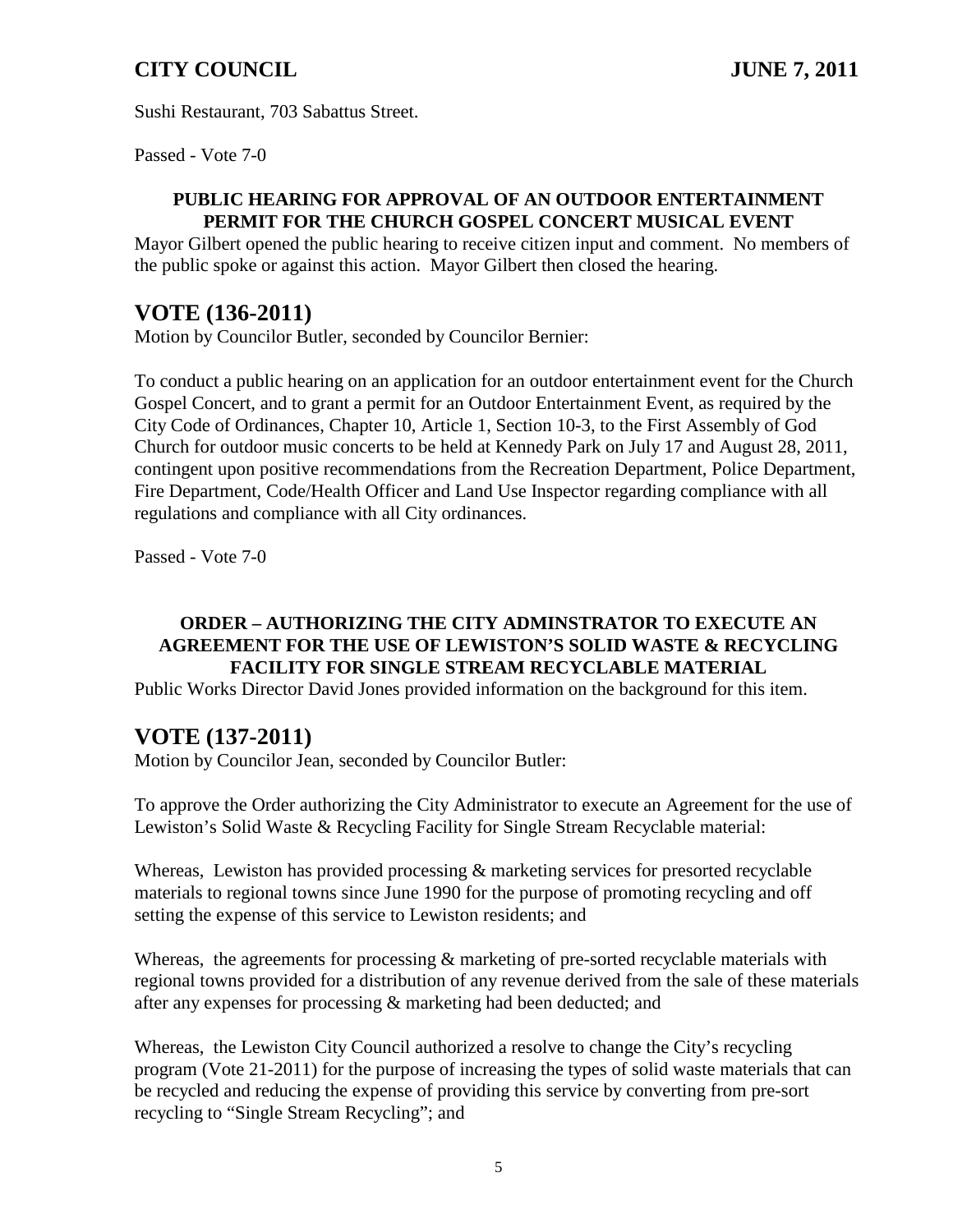Whereas, the change from pre-sort recycling to "Single Stream Recycling" required termination of the existing agreements maintained between Lewiston and regional towns for processing  $\&$ marketing of their pre-sorted recyclable material and developing new agreements for accepting and consolidating their "Single Stream Recyclable Material"; and

Whereas, the new agreements for "Single Stream Recycling" do not currently hold a provision to either charge regional towns for accepting & consolidating their "Single Stream Recyclable Material" nor does the agreement provide for the distribution of any revenue derived from the sale of said material.

Now, Therefore, Be It Ordered By the City Council of the City of Lewiston that the City Administrator is authorized to execute Agreements with other municipalities and organizations in a form substantially the same as that attached hereto for the use of the City's Solid Waste & Recycling Facility for the purpose of accepting and consolidating "Single Stream Recyclable Materials" generated outside Lewiston's geographical boundaries, as required in Section 62-16 of Lewiston's Code of Ordinance.

Passed - Vote 7-0

## **RESOLVE – CLOSING THE LINCOLN STREET ALLEY BRIDGE AND AMENDING THE CITY'S TRAFFIC SCHEDULE TO ACCOMMODATE THIS ACTION**

# **VOTE (138-2011)**

Motion by Councilor Jean, seconded by Councilor Bernier:

To approve the Resolve closing the Lincoln Street Alley Bridge and amending the City's Traffic Schedule to accommodate this action:

Whereas, in May, the Public Works Department evaluated the condition of the Lincoln Street Alley Bridge and determined that it was no longer safe to carry vehicles; and

Whereas, given this, the Public Works Director temporarily closed the bridge and eliminated the one-way signs on this portion of the alley in order to allow continued access to the rear of these properties; and

Whereas, the Public Works Director then notified all affected property owners abutting Lincoln St. Alley between Chestnut and Cedar Streets of this action and requested comments and suggestions; and

Whereas, to date, no comments or suggestions have been received; and

Whereas, funding is not available to make repairs to the bridge; and

Whereas, given the low utilization of this alley, undertaking permanent repairs to this bridge would not be cost effective;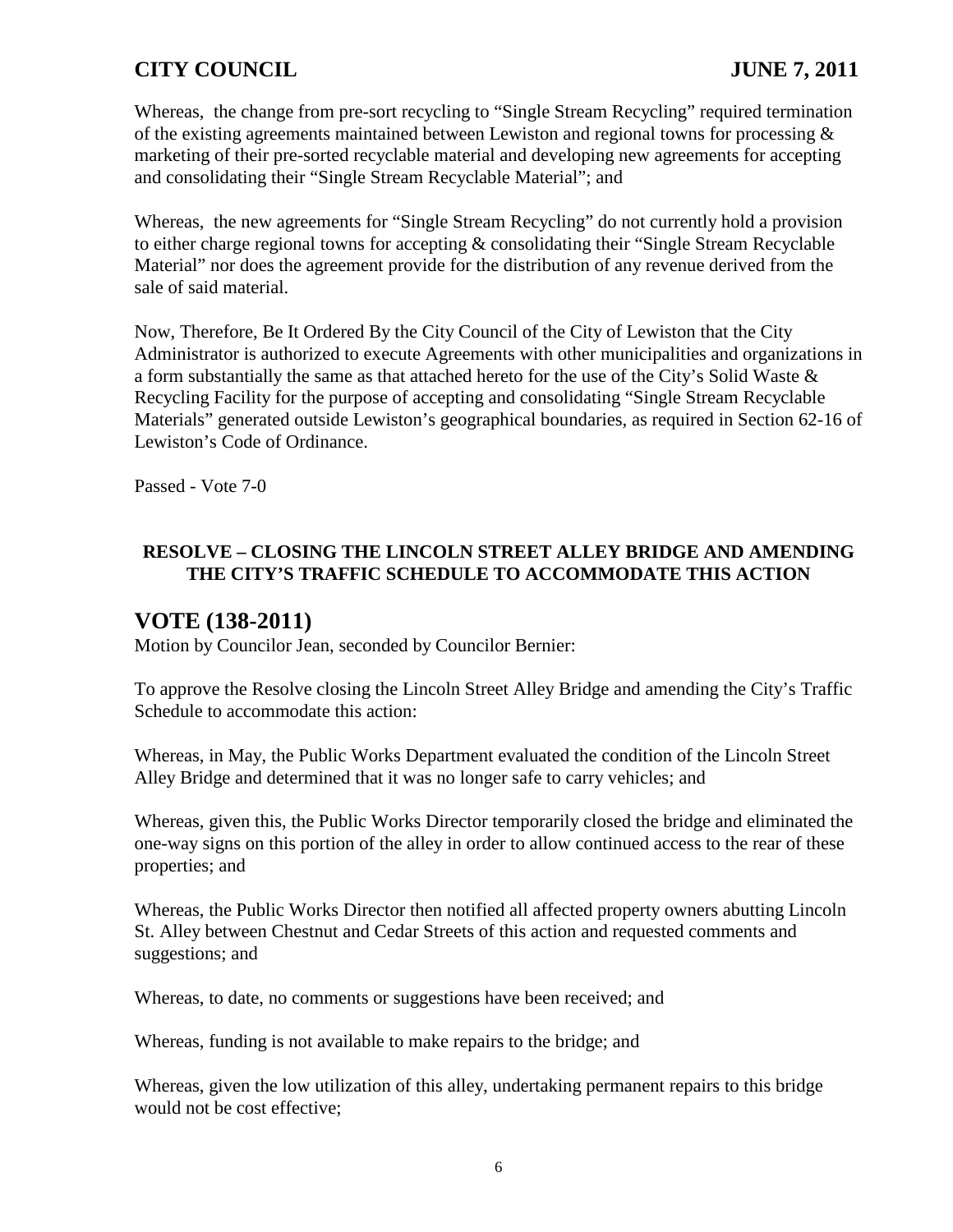Now, Therefore, Be It Resolved by the City Council of the City of Lewiston that the Lincoln Street Alley Bridge spanning Cross Canal #2 is hereby permanently closed to vehicular traffic.

Be it Further Resolved, that Section 4 of the City's Traffic Schedule – One Way Street Lincoln Street Alley -- is amended by replacing "Travel only in a southerly direction" with "Travel only in a southerly direction Cross Street to Oxford St and Beech Street to Chestnut Street".

Passed - Vote 7-0

#### **RESOLVE – ENDING FULL SERVICE PRIVATE AUTOMOBILE SALE REGISTRATIONS**

## **VOTE (139-2011)**

Motion by Councilor Cayer, seconded by Councilor Bernier:

To approve the Resolve ending full service private automobile sales registrations:

Whereas, full service private auto sale registrations are new registrations necessary when one private individual purchases an automobile from another private individual; and

Whereas, approximately 10 ten years ago, the City assumed the State Department of Motor Vehicles' responsibility to provided full service registrations to new dealer auto sales; six years ago private auto sale full registration service was added; and

Whereas, private sale auto registrations are a time consuming transaction involving significant paperwork including the collection of sales tax and title processing on behalf of the state; and

Whereas, such registrations account for less than 10% of our total auto registration transactions; and

Whereas, the Department of Motor Vehicles recognizes that such registrations are its responsibility and is prepared to once again assume this duty; and

Whereas, reductions in staffing in the Treasury Office have increased customer waiting times during peak periods, an outcome that is exacerbated when private sale registrations are involved; and

Whereas, suspending this service will assist the Office in balancing customer service with current fiscal restraints; and

Whereas, the possible re-establishment of this service will be evaluated on a periodic basis and staffing resources become available to support the time required to process them;

Now, Therefore, Be It Resolved by the City Council of the City of Lewiston that **e**ffective July 1, 2011, the Treasury Office will suspend processing full service private vehicle sale registrations